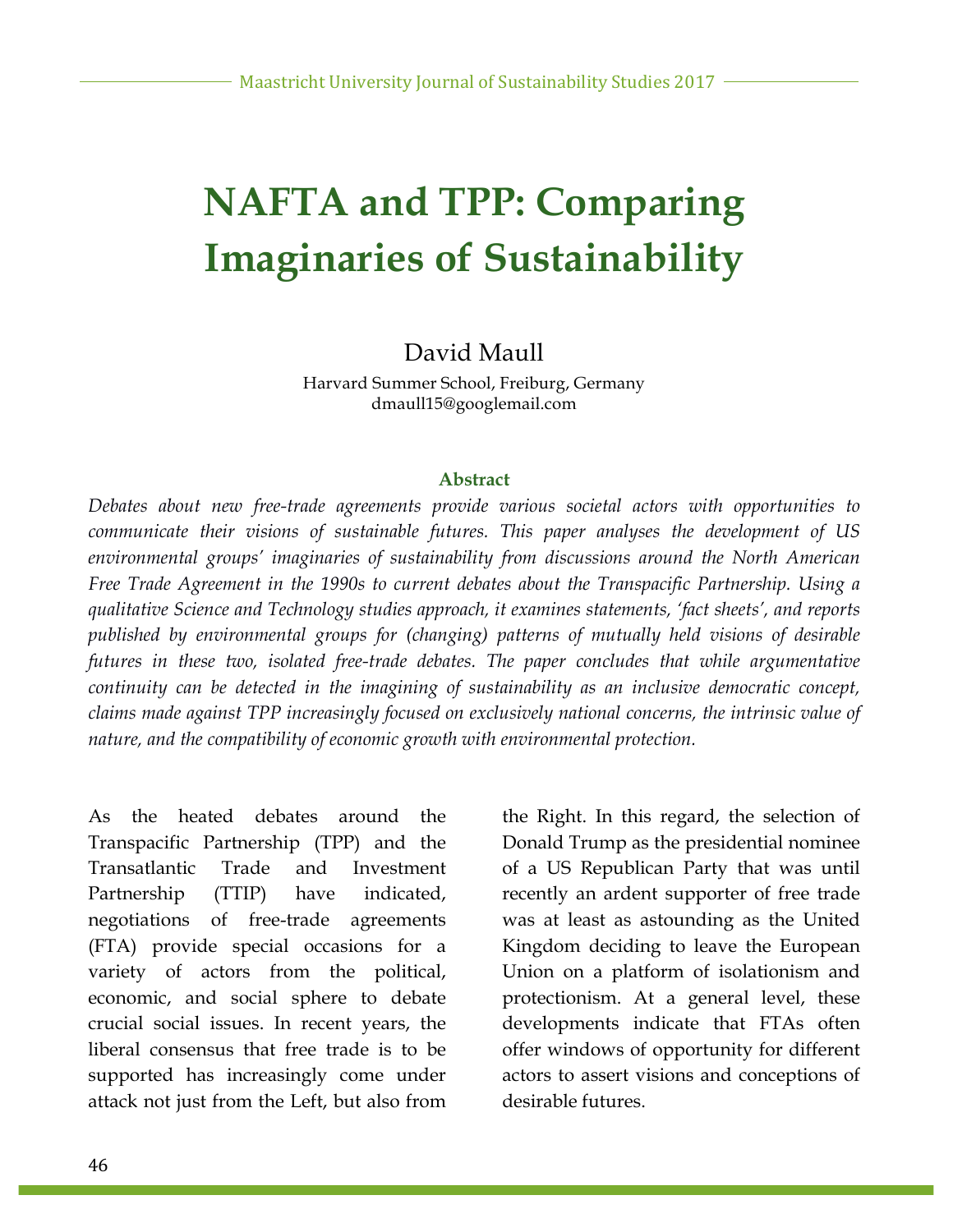This paper aims to examine the field of environmental politics and sustainability as one of the areas in which such visions are often asserted. Specifically, its goal is to trace and understand the differences of public visions for sustainability between two isolated freetrade debates: the North American Free Trade Agreement (NAFTA), concluded in 1994, and the Trans-Pacific Partnership completed roughly twenty years later. In this, it will not be concerned with the 'official' governmental interpretation of the agreements, but will examine the change in imaginaries of sustainability of grassroots environmental organizations opposed to both NAFTA and TPP; in particular, Friends of the Earth (FOE) and the Sierra Club (SC). It is thus interested in the 'excluded' voices and the 'losers' of the free trade debates.

Following this introduction and a brief note on methodology, the essay will first proceed to an examination of the opponents' statements made on NAFTA and before moving to an analysis of the debates around the TPP. Thereafter, it will compare the imaginaries of sustainability emerging from these two debates and briefly conclude with some implications of the results. The paper finds that in both discourses sustainability was imagined to be an inclusive concept ensuring citizens' overall well-being in a democratically accountable manner. Where TPP debates depart from NAFTA controversies is in their increased emphasis on the intrinsic value of nature, their stressing of the national interest, and their assurance of the compatibility of sustainability with economic growth.

#### I. Terminology and Method

As this essay aims to compare imaginaries of sustainability of a particular set of US environmental organizations, it is only fitting to first define the term imaginaries itself. For the purpose of this essay and following Jasanoff (2015, p.4), imaginaries are taken to be collectively held visions of desirable futures, animated by shared understandings of forms of social life and social order. As in Jasanoff's piece, the focus will be on the desirability of certain environmental measures and free-trade policies in relation to their sustainability. Although touching upon technological issues at its margin, this essay will shed Jasanoff's focus on sociotechnical imaginaries, however, and be primarily concerned with the general character of the groups' imaginaries of sustainability.

In regards to methodology, while relying more on secondary sources and newspaper articles for an analysis of the debates around the NAFTA, the essay will primarily use publications by environmental organizations themselves, such as 'fact sheets' and 'reports', as material for examining imaginaries of sustainability in the TPP disputes. This incongruence in the type of sources can, of course, be seen as a limitation to the findings of this essay: Secondary sources may have wrongly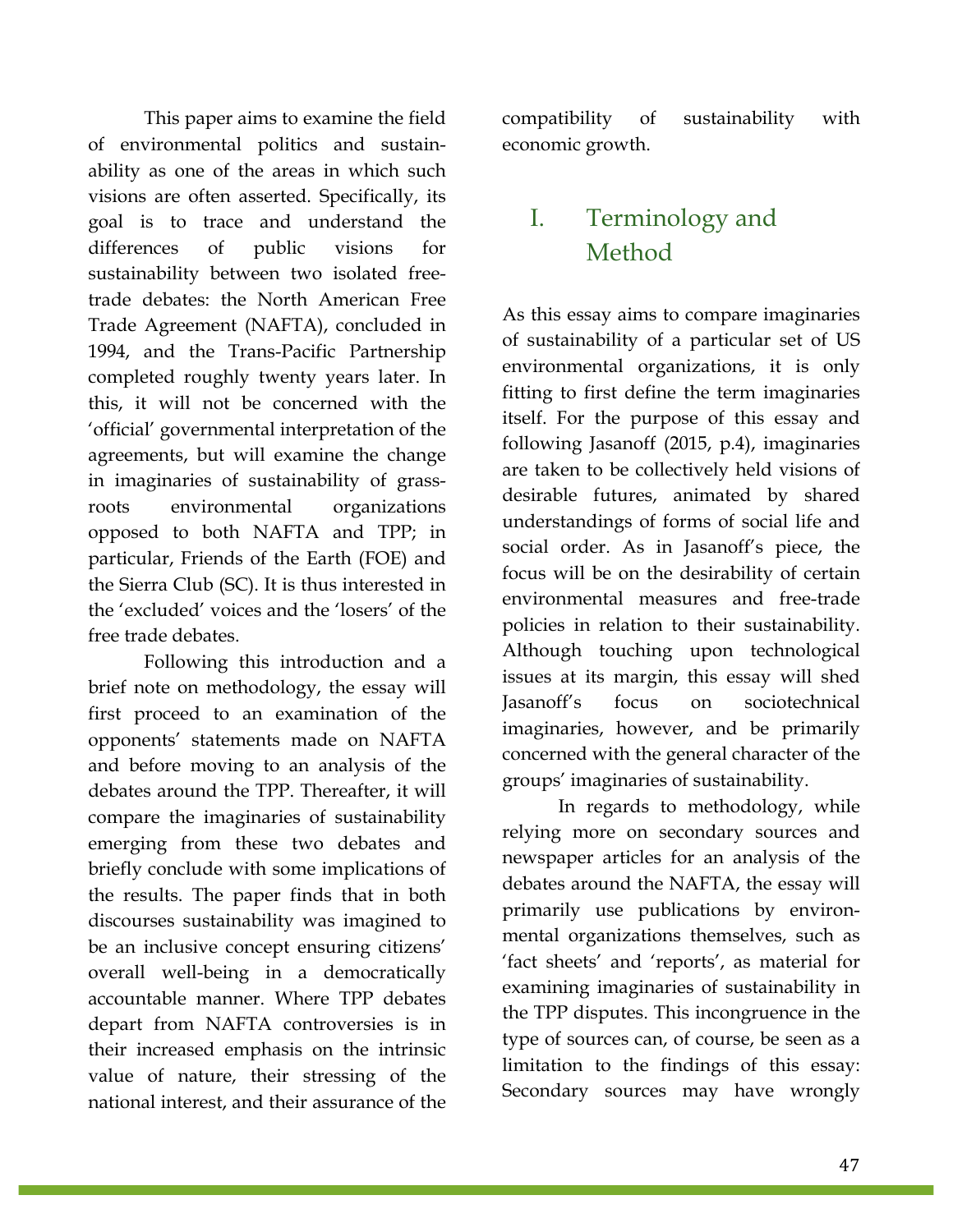interpreted some of the original arguments made about the NAFTA and some inductive reasoning is required for the discourse analysis on TPP due to the paucity of relevant academic sources. Yet, the following comparison is still sufficiently grounded in historical evidence to draw conclusions about conceptualizations of sustainability of some of the opponents of the two freetrade agreements.

# II. Environmental organizations and their opposition to NAFTA

The NAFTA was used by environmental organizations to launch a successful attempt at shaping trade policy, once the very epitome of reclusive and sovereign policy areas (Mumme, 1993, p.215). For the first time, these groups not only formed cross-national networks (e.g. between the US and Mexico), but also became active participants in trade policy (Gregory, 1992, p.104). While many US environmental organizations eventually came to support NAFTA and its environmental side agreement NAEEC, strong opposition remained especially among grass-roots organizations, such as the Sierra Club and Friends of the Earth. Broadly speaking, these critics of NAFTA were concerned with three issue areas: first, public participation, transparency, and the upholding of US standards; second, public health and pollution in the MexicanAmerican border region; and, third, the Mexican interior turning into a pollution haven.

First, in regards to US standards, participation and transparency, opponents asserted that the planned investor-state settlement mechanism would undermine US environmental protection laws and standards (NYT, 1993). The argument against private investment tribunals coincided with a fear of corporations posing a danger to democracy and the environment. It was also related to longstanding demands for responsible business behavior and the general implementation of the 'polluter-pays' principle (Dreiling & Wolf, 2001, p.43; Durbin, 1993). Against the backdrop of skepticism towards corporations, the lack of transparency and citizen oversight in the negotiations and in the implementation of the NAFTA was criticized (Gregory, 1992, p.172). In a hearing before the House Subcommittee on Trade, Friends of the Earth, for instance, demanded a more representative process and more public participation (Durbin, 1993). These demands to uphold legal standards and ensure broad public participation reflect the domestic agenda that US environmental organizations opposed to the NAFTA pursued at the time.

Secondly, these groups were also concerned with the cross-national issues of hazardous waste disposal and industrial pollution and the ensuing threat to public health in the Mexican-American border region. The fear of trade-induced growth of excessively dirty maquiladora industries on the border was primarily expressed in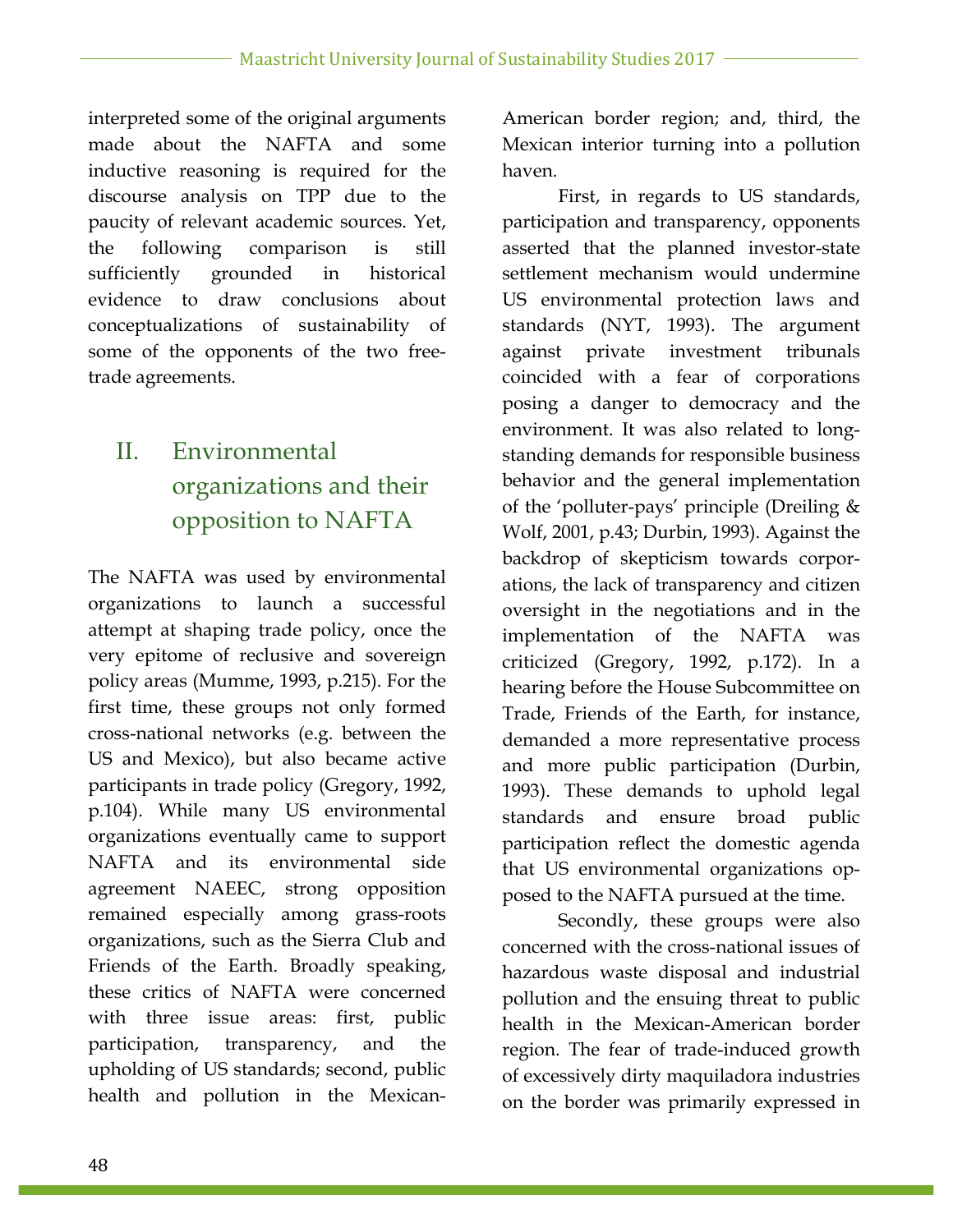terms of its threat to the health of citizens in the area and not so much in terms of the danger to the environment itself (Durbin, 1993; Fox, 1995, p.52). Skepticism was not just directed at economic growth itself, but also at "sound science" as the proposed solution to such problems (Fox, 1992, p.54). In essence, critics did not accept the 'grow now, clean up later with the use of science and technology' imaginary touted by the government. In the dispute on waste- and pollution management in the border region, there was thus a tendency to invoke cross-national solidarity, as well as growth- and techno-skepticism as unifying patterns of discourse.

This internationalist coupling of social and environmental issues also persists in the third main issue area of concern for environmental organizations opposing the NAFTA: the fear of Mexico turning into a pollution haven. Aside from viewing the FTA as an opportunity to influence trade policy in the US, environmental organizations saw the chance to shape environmental policy in other countries, as well (Fox, 1992, p.52). They feared the relocation of America's dirtiest industries to Mexico as result of low wages and lax enforcement of environmental laws. This, in turn, would result in the displacement of rural labor, human settlement problems, and massive pollution in the southern neighbor (NYT, 1993). With these arguments, American critics of NAFTA demonstrated that they were not just concerned with their own domestic environment, but were also eager

to improve social and environmental conditions for their neighbors.

In sum, the NAFTA's opponents' imaginaries of sustainability merged environmental and social concerns to argue for environmental justice. They also sought to refute the assumption that trade automatically stimulates environmental protection and replace it with their own vision of sustainable development. The former point is exemplified by FOE's Andrea Durbin's demand that all "environmental, health and safety laws that may impact trade" be upheld (Durbin, 1993). This reasoning enabled opponents to form a discursive frame with an expanded, comprehensive meaning beyond purely environmental concerns, which enabled an alliance between labor and environmental groups in opposition to NAFTA (Mumme, 1993, p.46). More importantly, the aim was to undermine the prevailing view that environmental protection could be achieved through growth. In an official statement, Friends of the Earth argued that

*"rather than protecting the environment for future generations, the Agreement's [NAFTA] backers have decided the U.S., Mexico, and Canada should first get rich, then use their wealth to clean up. This terrible gamble with the future is nothing less than the environmental equivalent of deficit spending."* (FOE, 1992 as cited in Mumme, 1993, p.46) Opponents of the NAFTA thus constructed a dichotomy between economic growth and the protection of the environment. Liberalized trade would necessarily lead to increased pollu-tion and resource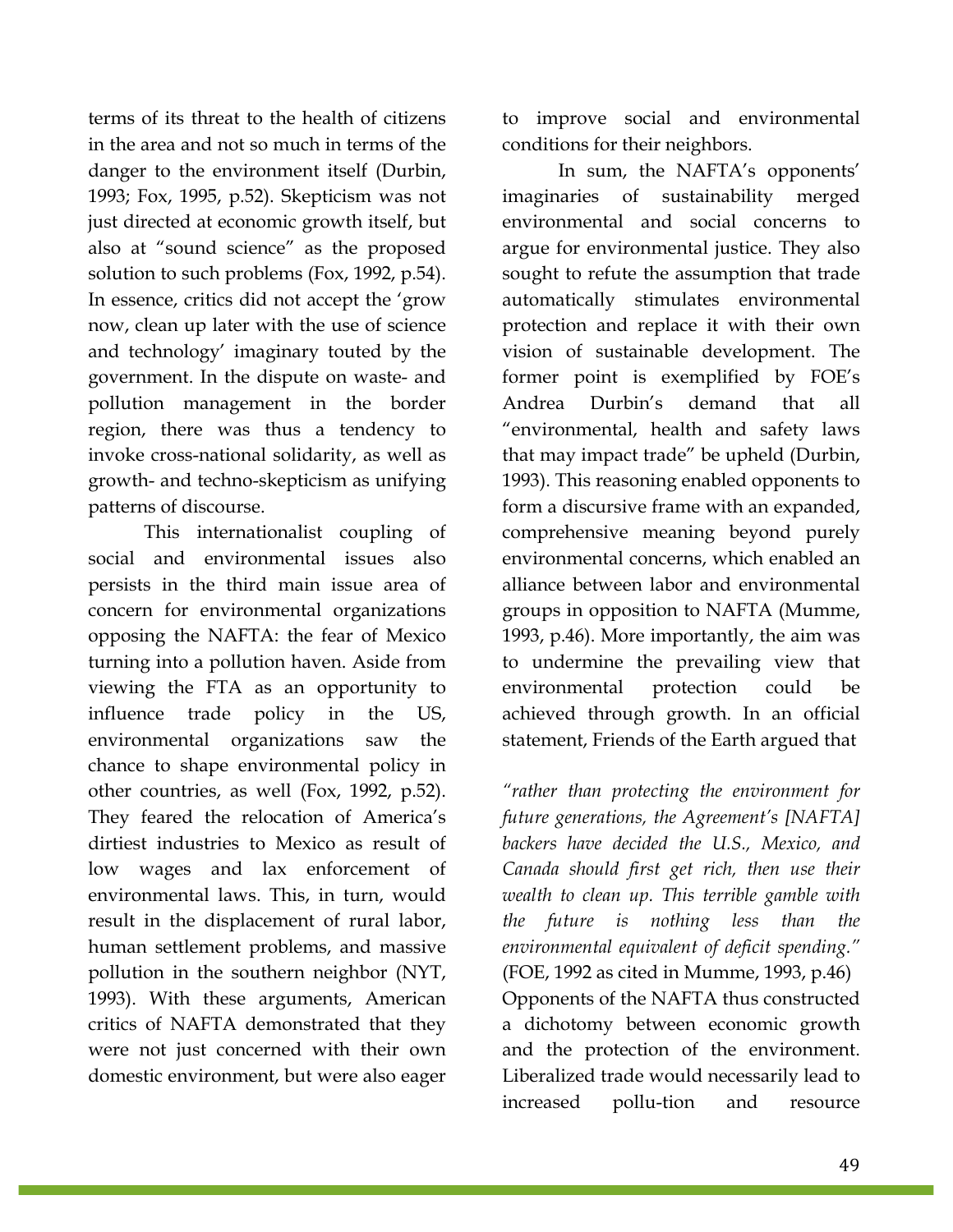depletion (Gregory, 1992, p.113). This rejection of the view that trade by itself stimulates environmental safeguarding through increased wealth and better technolo-gy was very much at the heart of the controversy around NAFTA (Mumme, 1993, p.206). In contrast to what would later be the case with TPP, the worry that increased trade would aggravate environmental abuse was also extended to include concern for other nations, particularly Mexico and its maquiladora industries.

# III. Environmental organizations and their opposition to TPP

Condemning it as "NAFTA on steroids" (e.g. Henning, 2014), a number of environmental organizations saw the Trans-Pacific Partnership as continuing on the destructive path of the North American Free Trade Agreement concluded 20 years earlier. While opposition to the NAFTA was also concerned with defending US standards and anti-corporate rhetoric, resistance against private investor-state tribunals and national sovereignty concerns topped the agenda for critics of TPP. A second biggest critique targeted the secrecy of the trade talks. Here, the issue of sustainability was explicitly coupled with democratic accountability: environmental protection required public participation and scrutiny. Thirdly, conservation issues, such as wildlife trafficking, entered the

agenda. The fourth issue area was climate change, which the agreement inadequately addressed only according to its opponents.

Resistance against investor-state settlements crystalized around the threat to domestic environmental and health protection standards posed by large corporations. As Michael Brune (2015) of the Sierra Club put it in an op-ed in the New York Times, TPP would "empower some of the world's biggest polluters to challenge environmental protections in private trade tribunals" as non-tariff barriers to trade. The fear of corporations disregarding regulation of toxic chemicals or even simple consumer protection measures like food labeling in their search of profits manifestly assumed that TPP would drive a race to the bottom in sustainability-related areas and leave the ordinary citizen and the environment worse off than before (Cossar-Gilbert, 2015).

Aside from this dichotomy between corporate profits and a suffering environment, the threat of 'the foreign' to 'the domestic' was also increasingly emphasized. The Sierra Club's report on the TPP, for instance, titles its paragraph about the investor-state dispute settlement "A parallel legal system for foreign corporations" and argues that this mechanism would give "*foreign* investors, including some of the world's largest fossil fuel corporations, expansive new rights to challenge climate protections" (Solomon & Beachy, 2015, p.4). Similarly, FOE's Bill Waren  $(2015)$  states that the "TPP  $[...]$ investment chapters provides greater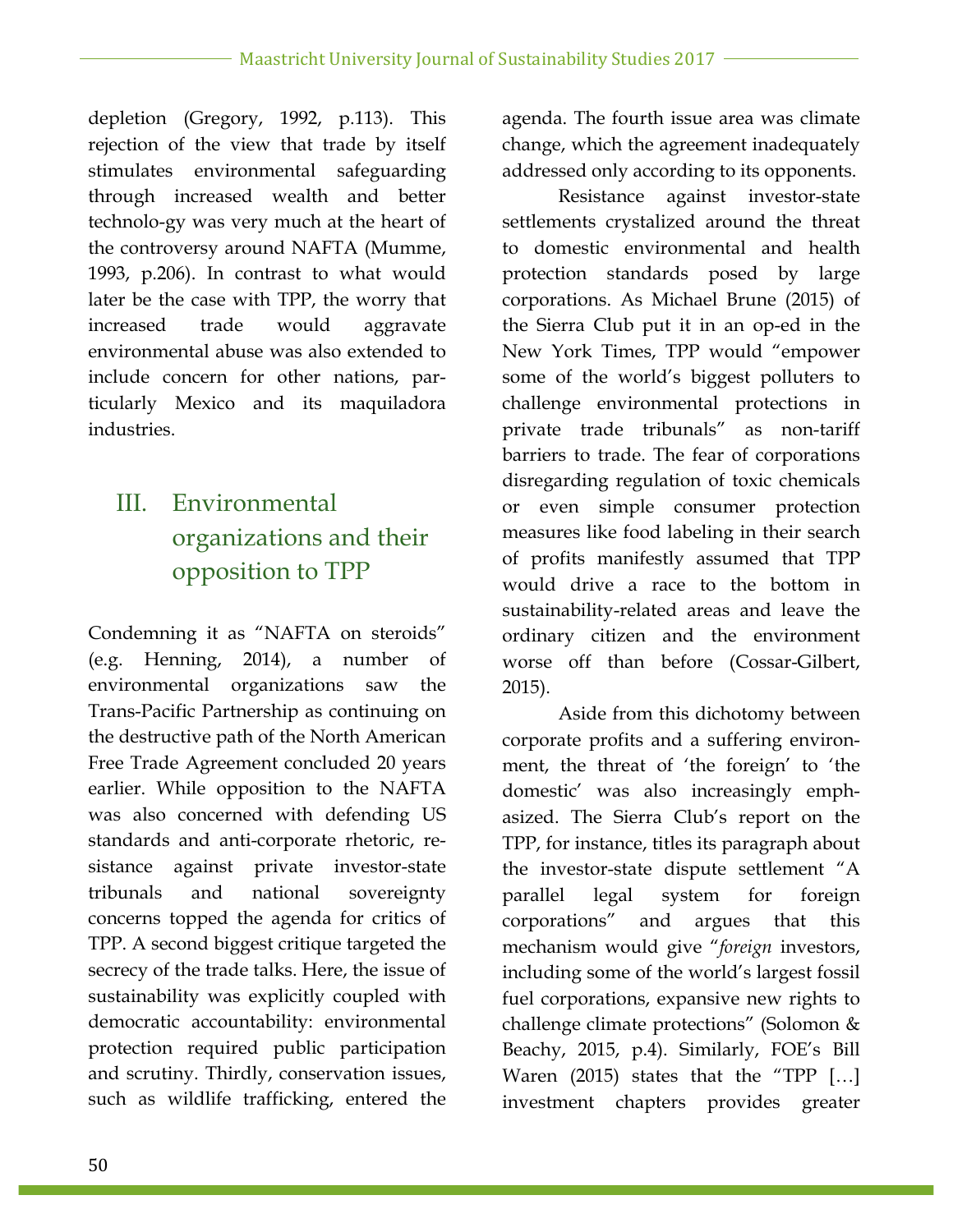rights for *foreign* investors than U.S. investors enjoy under the constitution" [both emphases added] and cites Senator Elizabeth Warren as asking "What's wrong with the U.S. judicial system?" Leaving aside the fact that many of the world's largest polluters may in fact be US corporations, opponents of the TPP make no mention of the prospect of American businesses profiting from suits brought against other countries under these tribunals. Similarly, the possibility that US standards may not be the gold standard in environ-mental protection is never considered. In the critique of the Trans-Pacific Partnership, anti-corporate rhetoric thus increasingly meshed with fear of 'the foreign' invading 'the domes-tic'.

The anti-corporations discourse was also a recurring theme in the critique of the secrecy of the trade talks; this critique linked sustainability to democratic accountability. Not only was the public not sufficiently heard in the deliberations concerning TPP, the argument went, the trade deal was also negotiated in secret with corporate lobbyists shaping the agreement to their liking (Waren, 2015). Transparency was therefore seen as a prerequisite to ensuring the upholding of environmental safeguards and sustainable development. FOE captured this link in the slogan "Protect Our Food and Our Democracy" and depicted it visually in one of its news releases on TPP (see Image 1). Similarly, the issues of unaccountability to the public and openness to (foreign) businesses are the very first and most dwelled upon arguments in the Sierra Club's (2015b) TPP video.

Opponents of TPP also pointed to gaps and deficiencies in the agreement that concerned a broad range of conservationist issues. Trade in illegally obtained timber or wildlife, for instance, was seen as inadequately addressed (The Sierra Club, 2015a). In a letter to Congress, 350.org, Greenpeace USA, FOE, the Sierra Club, and others demanded a "legally enforceable prohibition on trade in illegally sourced timber, wildlife, and marine resources" (350.org et al., 2015). Illegal, unreported, and unregulated fishing leading to the depletion of fisheries were also of major concern for a number of organizations (350.org et al., 2015; Environmental Investigation Agency et al., 2015). Even issues as specific as the shark fin trade were taken up by both the Sierra Club (2015a) and the National Resource Defense Council (Schmidt, 2014).

The SC, FOE, and the NRDC were also outraged about the failure of the pact to even mention the words 'climate change'. Given their view that TPP would increase emissions and pollution by locking the US into fossil fuels and fracking to satisfy the demand of its Pacific trade partners, such an omission was seen as alarming and detrimental to the US commitment to the United Nations Framework Convention on Climate Change (UNFCCC) and the Sustainable Development Goals (SDGs) (Solomon & Beachy, 2015). Taken together, the broad inclusion of conservationist issues and the concern for climate change point to an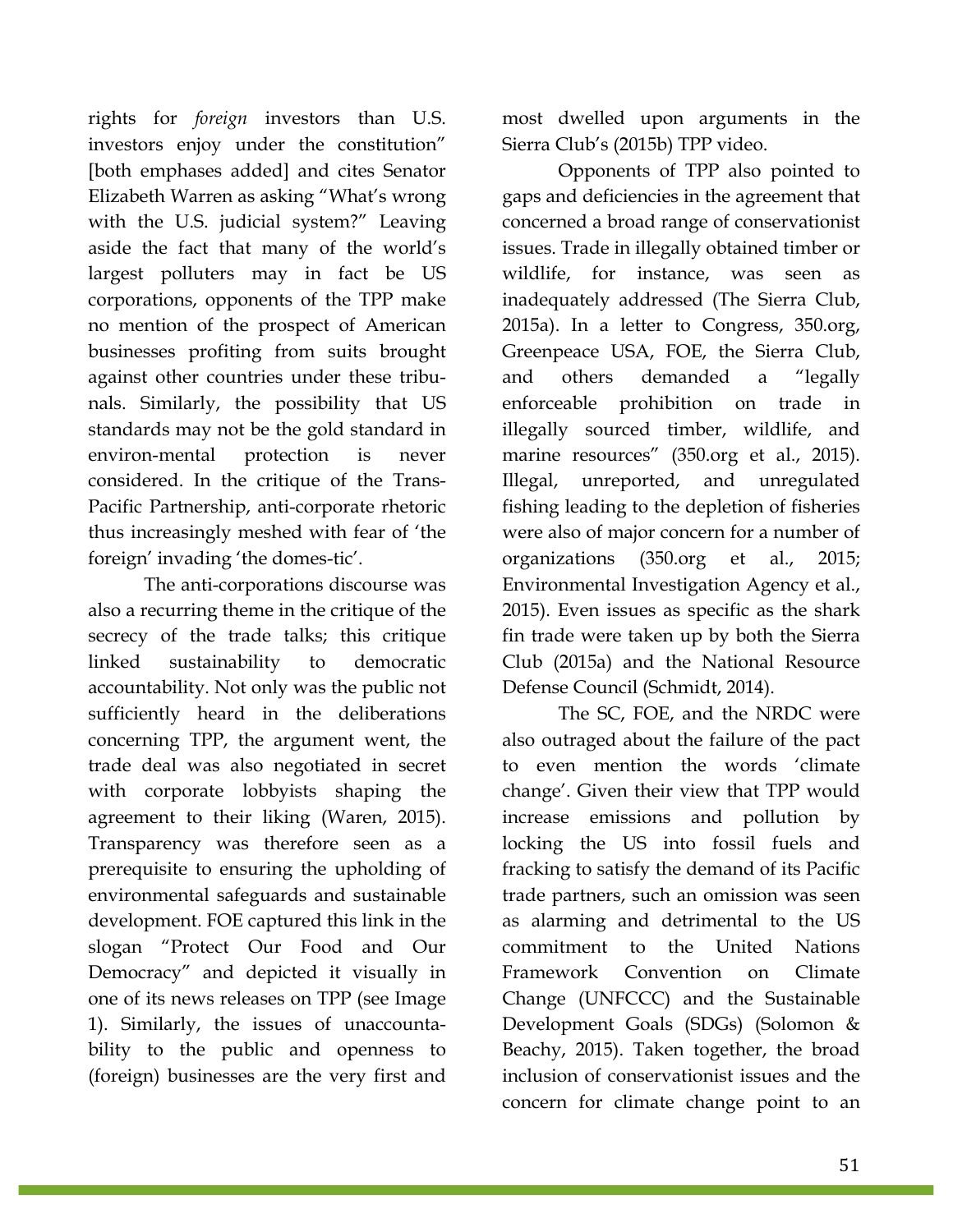increase in the scope of concerns of environmental organizations opposed to the TPP in comparison with the debate around NAFTA.

In sum, the imaginary of sustainability in the TPP's opponents' description of the trade pact was both narrow and broad at the same time: narrow, since it focused on the danger posed to the domestic environment and the American citizen; broad, since it coupled environmental concerns with social and political issues and encompassed a broad range of problems ranging from overfishing to emissions from a growing fracking industry. Somewhat paradoxically, Critics of TPP hoped to achieve sustainability 'for everyone' by criticizing corporate involvement and demanding public participation and the fulfillment of multilateral UN climate change obligations. Somewhat paradoxically, they were simultaneously focusing solely on the pollution of the American environment and TPP's threat to American democracy. Although often defined ex negativo, sustainability was thus implicitly imagined as encompassing the environmental, i.e. conservation and protection, as well as the social and the political, i.e. fair trade, fair working conditions, and democratic accountability, but only for the United States.

## IV. Comparing imaginaries of sustainability

How, then, if at all, did imaginaries of sustainability of FTA opponents change from the debates around NAFTA to those on TPP? Discursive similarities appear in the coupling of social issues with environmental protection and a concern about environmental safeguards in the face of a perceived corporate attack on national sovereignty. Criticisms of NAFTA and TPP both primarily viewed the social aspect as consisting of health and safety regulations ensuring the well-being of the ordinary citizen. Specifically, for the former group this was manifested in a concern for toxic waste management and industrial pollution, while for the latter it consisted of ensuring food safety. By linking the social and the environmental, sustainability was imagined as favorable for ordinary citizens, in particular those who were vulnerable and disadvantaged. The aim of inclusivity also appeared in the fear that environmental standards would be undermined by corporations. Opponents of both NAFTA and TPP saw corporate greed as inherently detrimental to the needs and wants of ordinary citizens. They demanded a kind of "social sustainability", which includes normative claims of public participation and social justice (Littig & Grießler, 2005, p.11). In both debates, sustainability was thus imagined as a concept that would be democratically negotiated, and thus ensure the well-being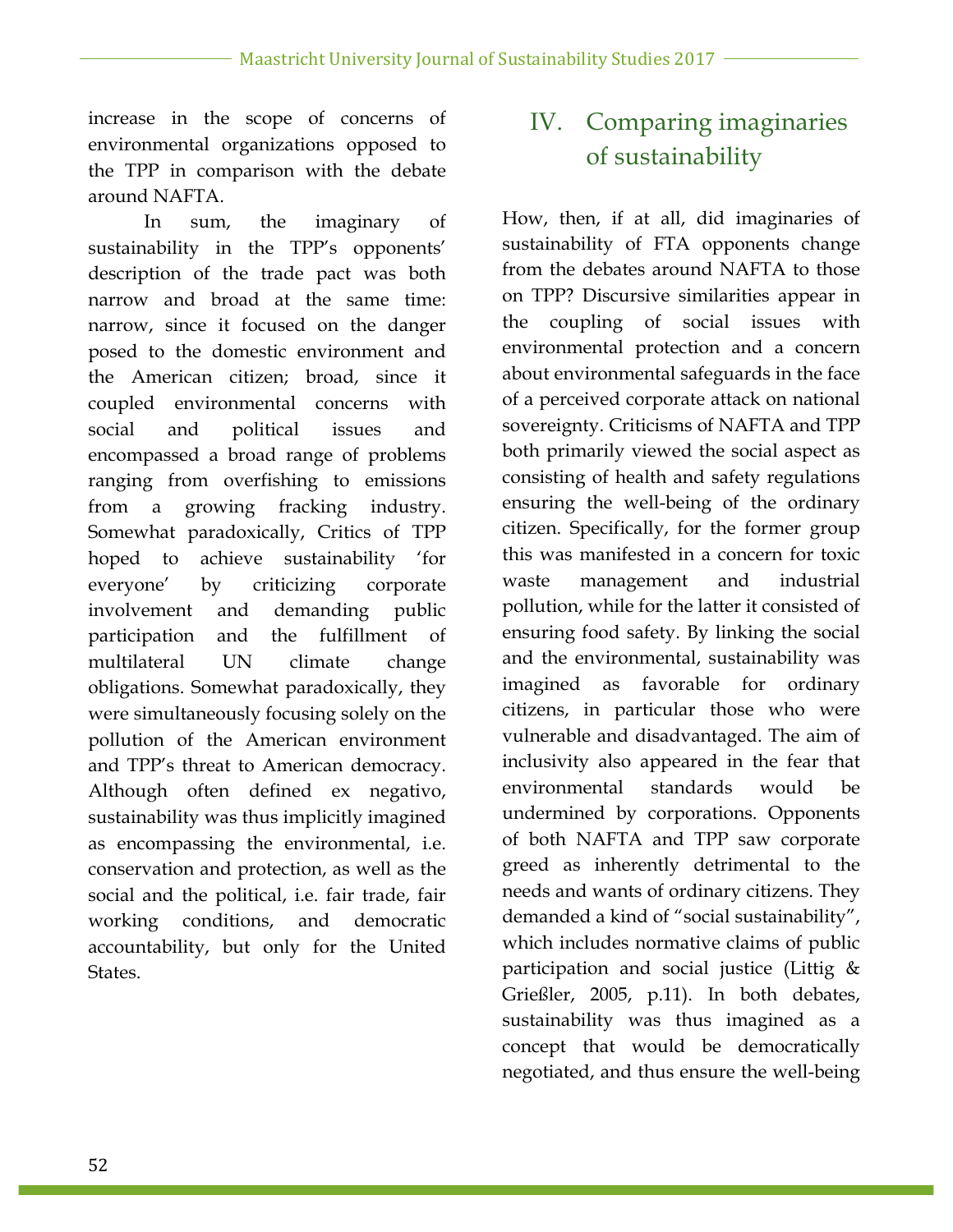of all, and prevent the exclusion of any (disadvantaged) group of society.

A first difference between the two debates concerns the environmental issues they encompassed. Whereas criticism of the NAFTA primarily focused on waste management and industrial pollution, opposition to TPP also covered a number of conservationist topics and climate change. In fact, illegal trade in wildlife and overfishing displaced chemical waste treatment and smog in cities on the agenda. A healthy environment previously tended to signify the well-being of humans and thus showcased an 'instrumentalist' conception of the environment. Per this logic, entities are only valuable insofar they are considered valuable by some (human) agent (Justus, Colyvan, Regan, & Maguire, 2009, p.187). In the TPP debates, however, there was a tendency to imagine sustainability to include a genuine and 'intrinsic' appraisal of the environment itself. This approach seeks to liberate sustainability from a narrow anthropocentricism (Justus, Colyvan, Regan, & Maguire, 2009, p.187). Exemplifying this trend towards intrinsic valuation is a new concern for very specific conservationist issues, such as the advocated prohibition of shark fin trading or wildlife trafficking.

The two debates also exhibit major differences regarding the scope of sustainability. While both discourses emphasize inclusiveness, the criticism of TPP almost completely dis-regards the international dimension of sustainability. In addition to their domestic demands, NAFTA's opponents were alarmed by the prospect of increased trade aggravating the situation for the environment and its inhabitants both at the Mexican-American border region and in the Mexican interior. Statements on TPP, on the other hand, evoke threats to American jobs, American food, 'our' habitats, and 'our' workers' health. Even anti-corporate rhetoric, generally a common denominator of NAFTA and TPP discourses, was framed differently to emphasize the threat that foreign corporations posed to strict American environ-mental regulations. While still claiming to be inclusive, the imaginary of sustainability among opponents of the FTAs therefore narrowed from NAFTA to TPP, increasingly stressing the national interest as the primary concern.

Finally, 20 years ago, environmental organizations were much more critical of economic growth than they are today with regard to TPP. In the environmental controversy over the NAFTA, the allegation that growth stimulates environmental protection was at the very heart of the debate. With the NAFTA, growth arising from increased trade was seen as exacerbating environmental destruction, particularly in Mexico. In the debates over TPP, however, the term 'growth' rarely appears, and growth per se is never criticized. Instead, the critique of growth has given way to a critique of irresponsible corporate behavior. Sustainability was no longer imagined to be detrimental to economic growth (and vice versa), but it did require responsible corporate behavior, which could be achieved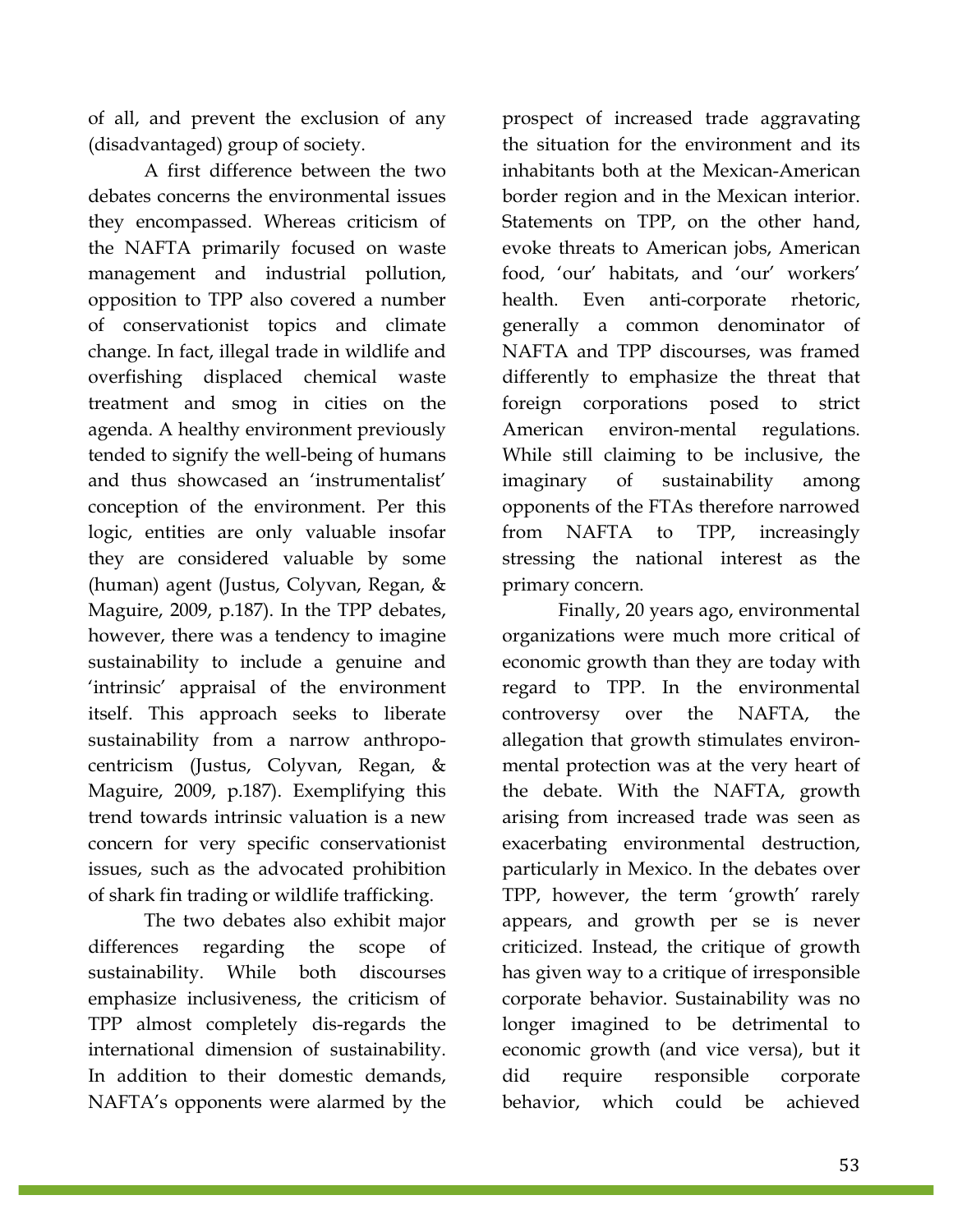through governmental regulation with enforceable environmental safeguards.

### V. Conclusion

The transformation in imaginaries of sustainability projected by environmental organizations opposed to NAFTA and TPP can thus be summarized in the following terms: In both debates, a sustainable future was imagined as being inclusive and ensuring citizens' well-being in a democratically accountable manner. Yet, TPP debates differed from NAFTA controversies in moving from instrumental to more intrinsic valuations of the environment, their focus on the national interest, and their view that economic growth and sustainability are in principle compatible.

In an age when an American president proposes to solve the problems of globalization with protectionism, isolationism, and coal mining, it seems odd to look to grassroots environmental organizations as guides for understanding today's world. Yet, the findings of this essay indicate that a society's 'excluded' voices and 'losers' may share basic imaginaries with even their most bitter opponents. After all, although Donald Trump certainly seems to have no regard whatsoever for protection of the environment, he, too, wants to 'take back control', 'make the people heard', and 'put America first'. A society's visions of desirable futures can therefore be easily invoked for purposes both respectable and unscrupulous.